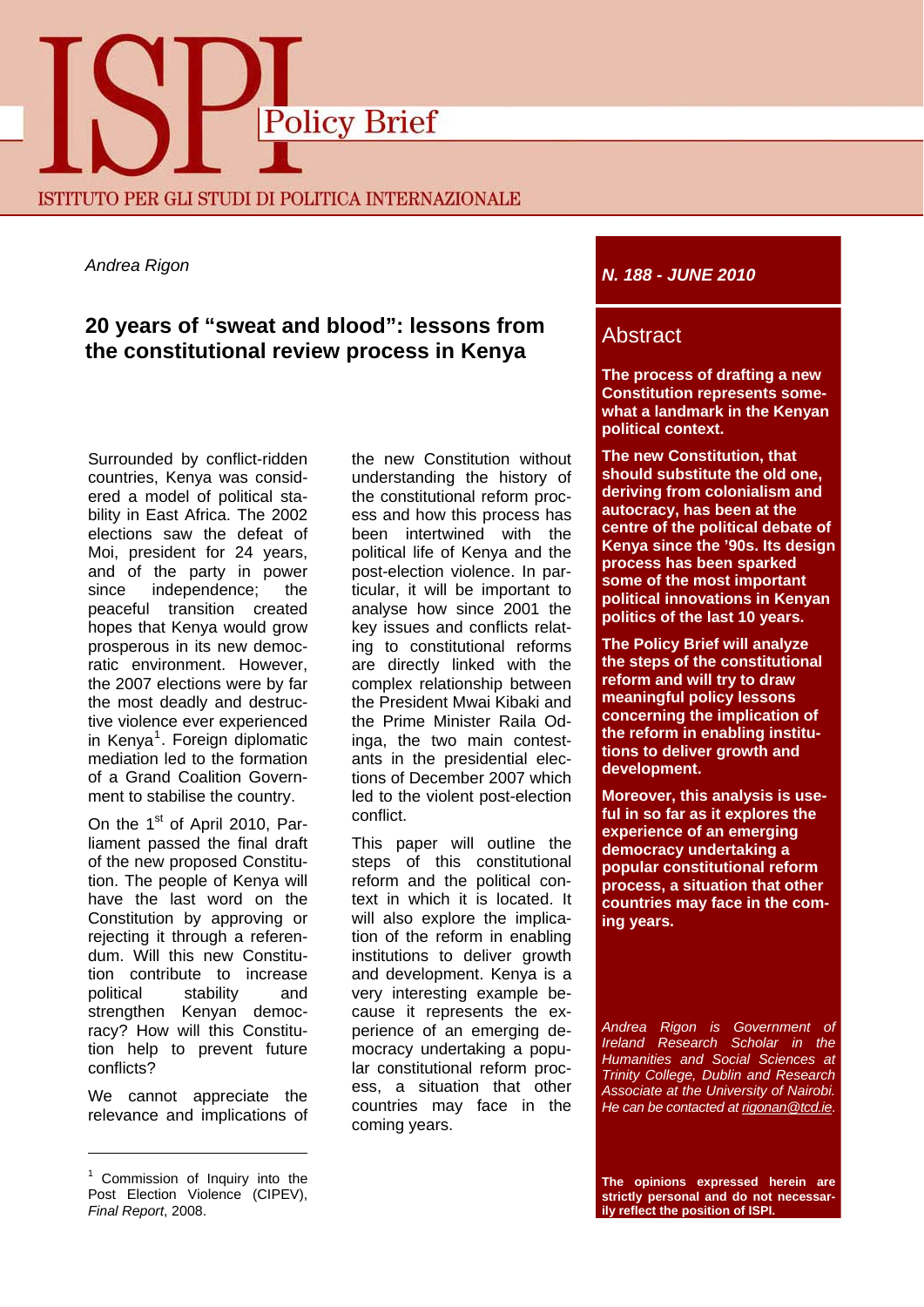#### **From the colonial Constitution to the current draft**

When the British understood that they could no longer delay the independence of Kenya, they convened the Lancaster House Conferences in Britain to ensure a smooth transition and craft a Constitution for the new country. The result was a mix of British law and colonial laws already enforced in Kenya. That Constitution was then amended several times to further concentrate executive power into the hands of the .<br>President<sup>[2](#page-1-0)</sup>.

Kenyatta, the first President, created a one-party state in 1969 to curb dissent; his successor, Moi, after a failed *coup d'état* in 1982, changed the Constitution to legally ban opposing political parties. Therefore, up to the present many Kenyans see in the current Constitution the legacy of colonialism and despotic political oppression, while they associate a new Constitution with democratisation and political participation.

Popular mobilisation for constitutional reforms began in 1990 in the attempt to obtain multiparty elections and greater political freedom. Under strong foreign and domestic pressure, Moi allowed the necessary constitutional changes to make possible the first multiparty elections in 1992. In 2001, the Constitution of Kenya Review Act marked the beginning of the project to rewrite the Constitution entirely. The key demands of the

reformers were to reduce the powers of the President and to grant political freedom.

A national conference composed of 629 delegates including all the MPs, representatives from each district and political party in Kenya, as well as from religious, professional, and other civil organizations was in charge of preparing a draft.

While this process was going on, the 2002 elections approached and Kibaki, the candidate opposing Moi's designated successor, promised to give Kenya a new Constitution that would limit presidential powers within the first 100 days of his mandate. Kibaki built a wide-ranging alliance by publicly promising his main ally, Raila Odinga, the new position of Prime Minister, to be created under the new Constitution.

After Kibaki's victory in the presidential elections, the hot issues discussed at the national conference became the limits to the president's power by introducing a Prime Minister (by far the major issue at stake); devolution, increasing the power of regional and local authorities; and the Khadis courts, a system granted in the current Constitution that allows Muslims to solve civil suits through their religious courts if both parties agree. The discussion on the Prime Minister was not an institutional debate on the merits of a government system with a President and a Prime Minister, but rather on the support or opposition of Odinga as a Prime Minister.

While Odinga pretended to have the new position of executive Prime Minister, the President opposed the position's creation and did not accept the so-called Bomas Draft proposed by the national conference. Odinga boycotted the following steps of the review process and the President proceeded to amend the reformist draft until it lost its prerogative of reducing presidential powers.

After Parliament's ratification, the new proposal called the Wako Draft had to undergo a popular referendum introduced by a High Court's ruling. Odinga gathered together a broad and diversified coalition of actors to reject the referendum. To promote the popular participation of illiterate adults, Kenyans opposed to the new Constitution were invited to make a cross on an orange and those supporting it on a banana. In November 2005, a relatively peaceful and fair vote proclaimed the victory of the Oranges (the no-coalition voters) with 57% of the votes.

Several analysts read the results as a referendum on the presidential performance rather than on the Constitution itself. Many expressed concerns that the referendum vote followed ethnic lines. However, all the commentators acknowledged that the fairness of the referendum and the President's recognition of the defeat was a milestone in the consolidation of Kenya's democracy. Despite the rejection, everyone agreed on the need for continuing the reform process; an editorial of the *Daily Nation*, the main Kenya newspaper, expressed this feeling well: «It seems difficult to imagine that

<span id="page-1-0"></span> $2$  From the independence up to 1990, 42 amendments were passed.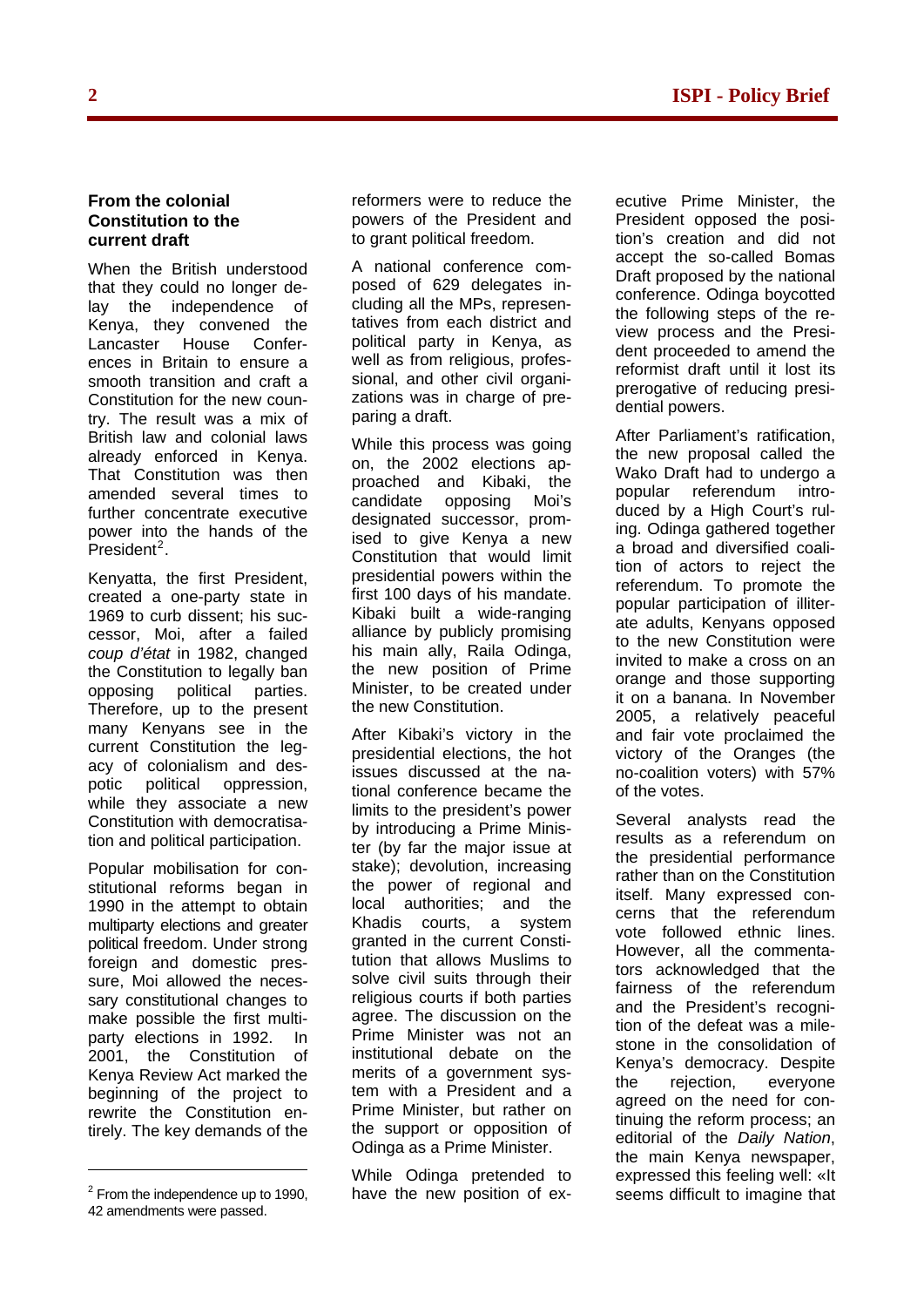the people will want to continue with the Lancaster House Constitution – one imposed on them by the outgoing colonial regime in its own exploitative interests and then systematically ruined by the post-independence governments in their own tyranni-cal interests»<sup>[3](#page-2-0)</sup>.

The President reacted by suspending Parliament and changing the Cabinet in an attempt to create an executive more representative of the new political situation. He also postponed indefinitely the hot topic of constitutional reform. The winning coalition formed the Orange Democratic Movement which, despite being a heterogeneous and conflict-filled group, agreed to support Odinga as the candidate for the 2007 presidential elections.

To understand the political situation, it is important to note that Mwai Kibaki is a Kikuyu, the main ethnicity in Kenya and the ethnicity of the first president, and most of the Mau Mau rebels who fought the British in the '50s. Since independence, the patronage politics of Kenyatta favoured the Kikuyu who are still occupying the majority of the political and economically powerful positions. Raila Odinga is a Luo, the second largest ethnicity, his father was the main representative of the Luo in the national movement and was the Vice-President of Kenyatta, and when he disagreed with the President and resigned, he was jailed. The public agreement between

<span id="page-2-2"></span><span id="page-2-1"></span>

Kibaki and Odinga reconciled the two parties and led to the electoral victory in 2002, but the refusal of Kibaki to respect the agreement and nominate Odinga as a Prime Minister through the new ad-hoc Constitution was perceived by the Luo as a further frustration to their ambitions after what they perceived as 40 years of Ki-.<br>kuyu's dominance<sup>[4](#page-2-1)</sup>. Kibaki's political defeat in the referendum was seen as Luo's victory, and Odinga's presidential campaign had the implicit discourse that the time has come for Luo to be in power. When people saw that the results of the presidential elections of 2007 announcing Odinga's victory where suddenly changed and withdrew until the electoral commission announced Kibaki's victory, the violence allegedly promoted by the political leadership exploded, killing more than 1,100 people and dis-placing more than 3[5](#page-2-0)0,000<sup>5</sup>.

International pressure and the intervention of foreign mediators, in particular Kofi Annan, contributed to reach a National Accord to reinstate stability. The accord established the nomination of Odinga as Prime Minister with supposedly equal powers to the President and the distribution of government position to all the parties creating the biggest and most expensive government in the history of

Kenya. Ninety-two out of 222 MPs were part of the executive, creating a mastodontic and paralysed government unable to take any significant decision<sup>[6](#page-2-2)</sup>. Moreover, since the rivalry between the President and the Prime Minister is still strong, it happens that the Cabinet does not meet for several months.

It is in this context that in 2008, through the Constitution of Kenya Review Act, the project for a new Constitution was revived. A small committee of experts composed of 12 members, including three foreigners, was mandated to analyze the existing draft Constitutions, identify contentious issues, invite proposals from Kenyans on those issues and then draft a harmonized Constitution which was published in November last year. This document was distributed widely across the country together with the main newspaper and many copies were made freely available to whoever wanted to distribute them nationwide. People were given 21 days to submit their comments and views; the committee of experts had another 21 days to amend its draft according to citizens' views. Different civil society and interest groups bought conspicuous amounts of space in the main newspapers to express their views and concerns, and the experts incorporated some of these views and sent the new draft to the Parliament Selected Commit-

 $\overline{a}$ 

<span id="page-2-0"></span><sup>3</sup> Editorial, *Heed the People's Wishes*, in «Daily Nation», November 23, 2005.

<sup>&</sup>lt;sup>4</sup> The second President, Moi, was not a Kiyuyu but a Kalenjin and he bestowed many privileges on his ethnic group. However, the Kikuyu group remained in power, for instance, his Vice-President for 11 years was Kibaki. 5

Commission of Inquiry into the Post-Election Violence (CIPEV), *Final Report*, cit.

**<sup>6</sup>** The new government cost 800 million US dollars more than the previous one. A. EHRENKRANZ, Kenya, *Where It Pays to be a Politician*, in «Newsweek»**,** April 18, 2008.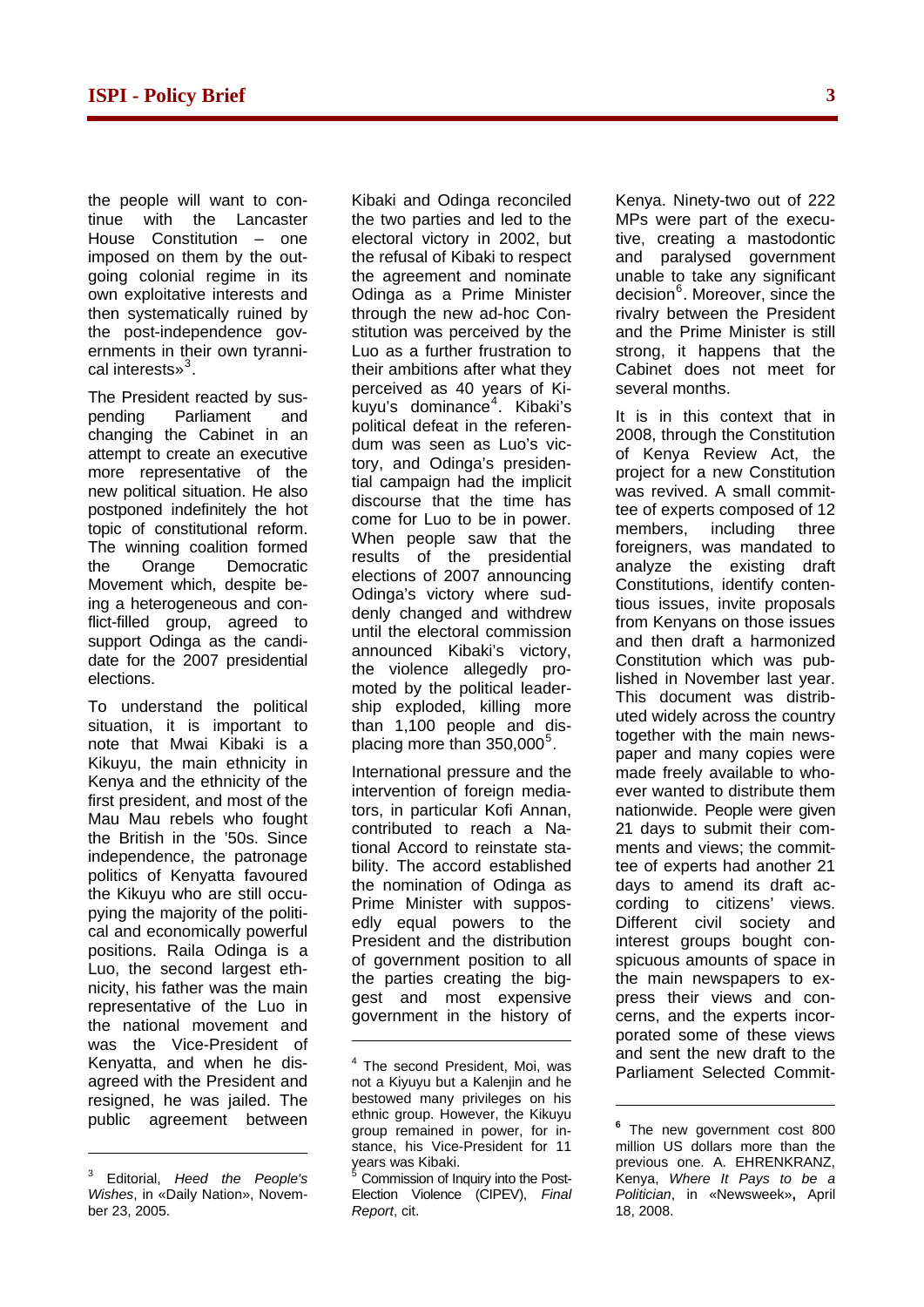tee which included prominent government ministers. There, the draft remained stacked amongst issues for political debate, but finally a strongly revised version found consensus. The figure of the Prime Minister was eliminated and the President maintained major powers; however, in those days, an opinion poll showed the incredible popularity of Odinga if presidential elections were to happen soon. Perceiving himself as the most probable future President, he had no problem with the revised chart.

When the Constitution reached the Parliament, the President banned MPs from foreign trips and pushed to maintain the strict deadline of 30 days for the discussion. More than 150 amendments were presented by the MPs and political parties, but strategically the government put pressure on individuals to withdraw amendments and the quorum to pass amendments was never reached with MPs stepping in and out of Parliament. With the great satisfaction of the President and the Prime Minister, the Constitution passed without amendments. On the  $6<sup>th</sup>$  of May, the attorney general published the draft and now the Interim Independent Electoral Commission should announce the date for the referendum, which should take place by early August.

<span id="page-3-3"></span><span id="page-3-2"></span><span id="page-3-1"></span><span id="page-3-0"></span>The day before the Parliament vote on the new draft, the *Daily Nation*, the major newspaper in Kenya, stated that this Constitution was «the product of 20 years of sweat

and blood»<sup>[7](#page-3-0)</sup>. And after its approval the front-page headline was «Kenya will never be the same again»<sup>[8](#page-3-1)</sup>. However, the road to the referendum is not so smooth.

The first to express his refusal of the new Constitution was former President Moi, declaring that «it appears as if the country is being treated like a testing ground for foreign ideas, some of which are weird»<sup>[9](#page-3-2)</sup>. A couple of weeks later he clarified his opposition to the section on land, which gives the power to limit the size of privately-owned land to the National Land Commis- $sion<sup>10</sup>$  $sion<sup>10</sup>$  $sion<sup>10</sup>$ .

Shortly after the Parliament's approval, the National Council of Churches of Kenya, which represents many protestant Churches, announced their "no" to the new Constitution on the grounds that the Constitution did not state that life starts at conception, and therefore the article on abortion may have allowed Parliament to legalise it in future. Moreover, they opposed the Kadhis courts accusing the Constitution of giving Muslims privileged status, despite the fact that Kadhis courts have always been there. The Catholic Church immediately made the same declaration, inviting its faithful to oppose the Constitution on the same two points.

8 In «Daily Nation», April 2, 2010. 9 In «Daily Nation», April 6, 2010. <sup>10</sup> Together with Kenyatta family, Moi is one of the largest landowners in Kenya. Same reaction from minister Michuki one of the richest men due to his large tea plantations.

Due to the strong political influence of the churches, the government had no alternative than to change the road map to the new Constitution and open negotiations with the churches. The failure of this negotiation led the churches to stick to their opposition campaign and launch a "no" campaign. At the same time, some ministers opposed the new draft (despite having being among the key drafters), and opened their "no" campaign by giving misleading information such as that the new Constitution will deprive people of their land.

### **Lesson learnt**

Constitutional reforms will remain an important process throughout the world, in particular in Africa where new democracies emerge and people demand institutions that correspond to their desires. Therefore, this case study is not only important as an explanation of the complicated relationship between politics and constitutional review, but as an example of constitutional design processes.

Kenya's experience could be even more significant, since African countries which may need a constitutional reform are coming out from strong political and social conflicts, and Kenya can provide some useful lessons in the attempt to design such reform processes adequately in order to prevent conflicts and possibly mitigate ongoing ones. However, the first Kenyan lesson is that since such process and related potential conflicts are so interlinked with the political, historical, social and cul-

 $<sup>7</sup>$  In «Daily Nation», March 30,</sup> 2010.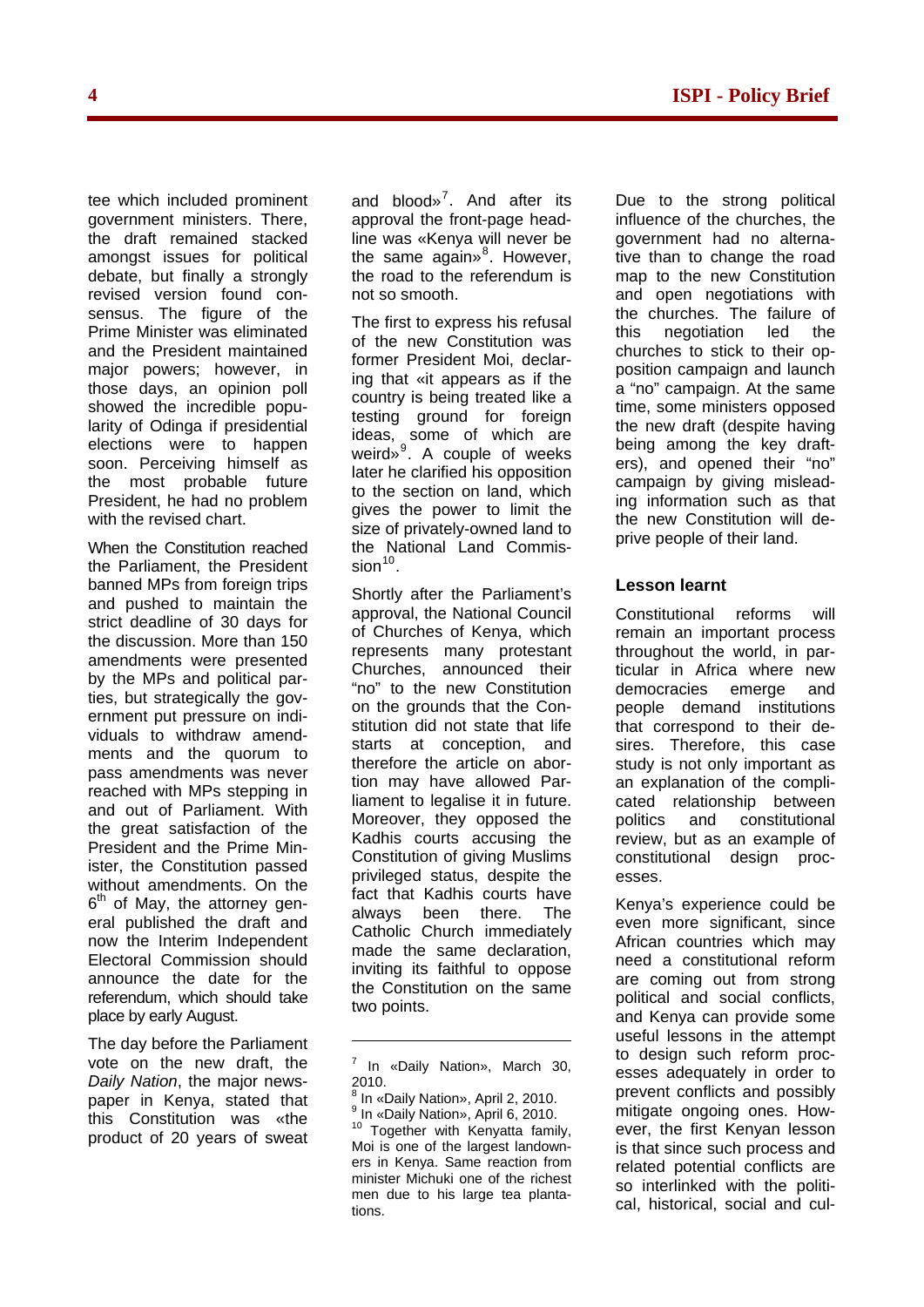tural context, every reform project has to be tailored to the country. Moreover, the Kenyan constitutional reform has been a popular process intertwined with the political life of the country for over 20 years, other countries may face a quicker process within the context of a more drastic regime's transition, which will entail different challenges.

#### **Need for a process independent from political competition**

The Kenya experience shows how the constitutional reform has been hijacked for political competition; it has been used as an electoral promise to the voters and as a promise of a reward to the ally through the institution of a Prime Minister. The coalition constructed against the proposed Constitution in 2005 has thus become a political formation, the Orange Democratic Movement, which has played a fundamental role in the following elections.

<span id="page-4-1"></span>The constitutional review process and political competition have overlapped in an unproductive way, prioritising the creation of a Constitution that fits the current political struggle rather than the design of sustainable institutions in the long-term. The change of the political situation has led to the loss of the initial motivations for the reform, namely to reduce presidential power.

<span id="page-4-3"></span><span id="page-4-2"></span><span id="page-4-0"></span>In her study of the Kenyan constitutional design process, Bannon argued that «welldesigned procedural rules can increase the cost of altering the status quo and thereby

constrain behaviour. [...] Such measures would help ensure that politically motivated deviations from the rules were public and could not be justified on pre-textual grounds»[11](#page-4-0). The review process cannot exclude Parliament or government, but the case study demonstrated that a small committee of experts, without political interests, in charge of harmonising different inputs designed a good draft that was the base for political negotiations. Another tool that would help the separation of constitutional drafting from political competition is to have new Constitutions enforced after new elections, so that politicians are not designing it knowing who will benefit from it, as in the case of the creation of the Prime Minister position under Kibaki's first mandate.

#### **Consistency and cohesiveness**

With its multiple drafting stages, the incredibly high number of actors involved and the need to accommodate all the different interests, the institutional design lacks coherence and the draft appears as a patchwork of the requests of the different interest groups rather than a carefullycrafted project where different powers are balanced through cohesive institutions. The draft is a detailed document of over 200 pages; probably a lighter draft, which would have left to the legislator the competence on details, would

 $\overline{a}$ 

have reduced conflicts and speeded up the process. Small regulatory details in the draft will now need a constitutional review process to be amended.

#### **Participation and education**

In Kenya, despite foreign support for the change<sup>[12](#page-4-1)</sup>, the reform has come out of an internal popular desire and the process took over 20 years. There was strong public interest in Kenya's constitutional review process. Every development has always been on the first pages of all the main newspapers and highly followed by citizens. Radio programmes organised debates and every type of media was urging citizens to read the draft. However, the entire debate was monopolised by secondary issues such as abortion and the start of life, and the issue of the Kadhis courts<sup>[13](#page-4-2)</sup>. Other fundamental issues such as institutional design of devolution or the issue of land – which is the single-most important political issue in Kenya $14$  – have been

<sup>12</sup> In a call to Kibaki, Obama pledged economic support for the referendum. Editorial, *Obama pledges funds for referendum*, in *«*Sunday Nation», January 24, 2010.

-

The Constitution states that abortion is illegal but gives the Parliament the power to legislate on this matter. It also allows therapeutic abortion if the life of the mother is in danger. The Churches wanted an article that would state the right to life and that life starts at conception and ends with natural debt in order to render any law on the matter unconstitutional.

D. PORTER - J.A. BRYANT - G. THOMPSON, *Development in* 

<sup>11</sup> A. BANNON, *Designing a Constitution-Drafting Process: Lessons from Kenya*, in «The Yale Law Journal», June, 2007.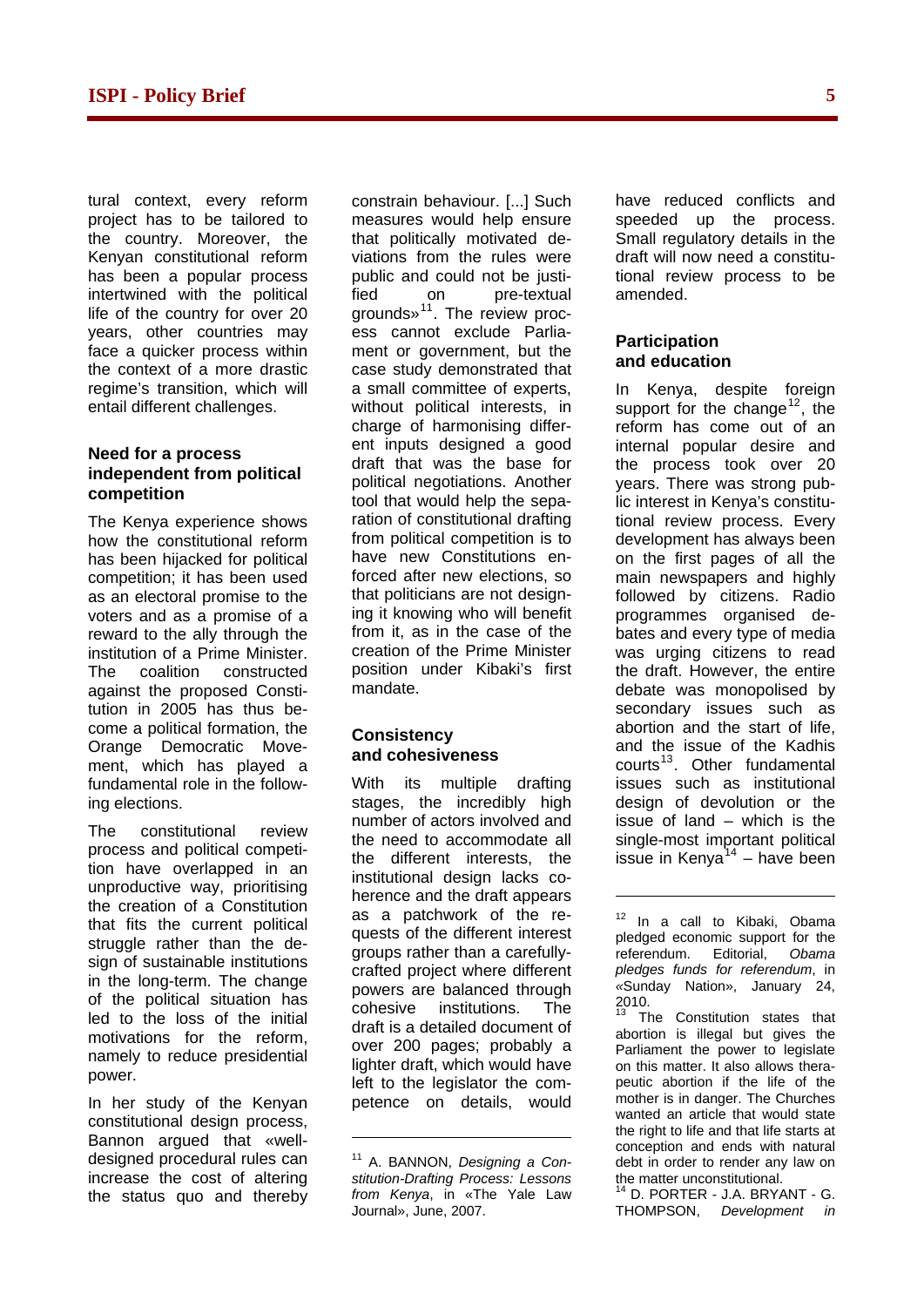discussed superficially often providing purposely false information to generate political support.

The information and education campaigns were undoubtedly a success, with hundreds of thousands of copies been distributed across the country and people reading them in every place for several weeks. On the experience of the failure of the first referendum, partly due to the changes imposed by Kibaki's supporters on the Bomas Draft, people were highly involved in the discussion and informed about the process.

Such high level of popular participation in the process was necessary because, as we have already explained at the beginning, the constitutional reform movement was born from the desire for democracy, participation and political freedom against a Constitution considered the product of colonialism and political oppression. The prompt publication of the different drafts and changes on the website of the committee of experts allowed journalists, commentators and citizens to access the text and discuss its contents, partly countering the diffusion of misinformation from political interest groups.

### **Ethnic conflict**

In a country where politics is strongly linked to ethnicity, the process of creating new political institutions will create ethnic tension, especially if it involves political conflict. Throughout the process ethnicity was involved in negotiations, and even though the first referendum was peaceful, tension generated there and the interpretation of results as a victory for the Luo group who was preparing its turn to govern contributed to prepare the environment that led to the post-election violence. Perception of ethnic and religious favouritism has been used by the opponents of the new draft to undermine its legitimacy.

## **Devolution**

One of the major problems of the current Kenyan institutional system is excessively centralised power; local governments have little authority and resources to respond to the needs of their territory with adequate services, thus any local development is linked to central government intervention.

The new proposed draft deals with this issue by creating county governments. Kenya is divided into 47 counties which will be given the power to legislate. While devolution, especially in terms of resource management, is a needed change, the proposed Constitution will create costly legislative structures which will render the country a possibly even more confused archipelago of different local legislations, increasing uncertainty and reducing incentives for private investment.

The proposed draft creates these new institutions, the county governments, without eliminating other forms of local government such as the Provincial Administration with Chiefs nominated by the government in every location. This will increase institutional conflict and confusion among the different levels of power rather than simplifying them.

Moreover, these new structures – together with the increase in the number of MPs and the institution of a senate – will dramatically increase the costs of the political system which is already one of the most expensive in Africa, with its politicians among the most highly paid in the world<sup>[15](#page-5-0)</sup>.

The following points summarises the policy learning provided by the Kenya's experience:

- the importance of a **constitutional reform process independent from political competition**;
- **drafters should aim at crafting a cohesive text rather than a patchwork of different interests**. A shorter text outlining general principles and values may have been more easily consistent than an overdetailed one;
- **an effective public communication campaign** kept **citizens** fully aware and involved in the process. However, because of the high public interest in it, politicians have exploited the constitutional process for other political goals;
- in a country where ethnicity is a relevant co-factor of internal conflict, the constitutional process should consider seriously and **re-**

1

<span id="page-5-0"></span>*practice: paved with good intentions*, Routledge, 1991.

<sup>15</sup> A. EHRENKRANZ, *Kenya, Where It Pays to be a Politician*, in «Newsweek», April 18, 2008.